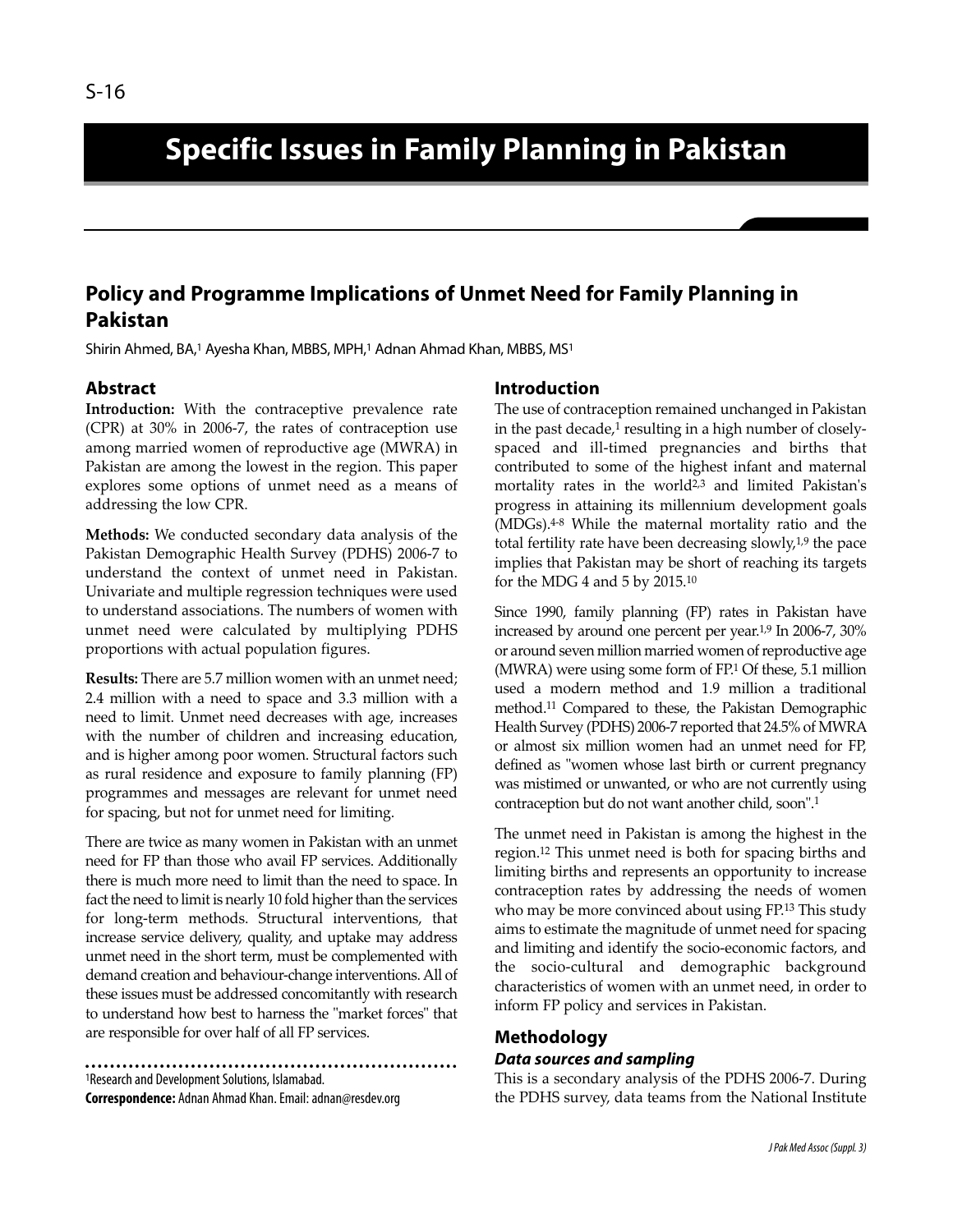of Population Studies visited 972 sample points across Pakistan and collected a nationally representative sample of over 95,000 households identified via a stratified random sampling approach, using a sampling frame provided by the Pakistan Bureau of Statistics. Data were collected from four provinces of Pakistan (Punjab, Sindh, Baluchistan, and NWFP) in urban and rural areas. The sample was weighted to accurately represent the population from which the sample was drawn.

From these households, 10,023 MWRA were randomly selected to provide responses to a special women's questionnaire based on standardized instruments used by Macro International in many other countries and included detailed questions about reproductive health. Detailed methods have been described elsewhere.<sup>1</sup>

#### **Data analysis**

The database was obtained from Measure International. It has a pre-generated variable for unmet need, whose accuracy was verified by cross-tabulating and checking agreement against measures of women who report that they had either an unintended child (Chi-square p <0.001; Kappa stat 0.21, p= 0.013) or were currently pregnant without intending to become pregnant (Chi-square p  $<$ 0.001; Kappa stat 0.99, p= 0.004). Women with unmet need were separated into women with unmet need for spacing and unmet need for limiting, based of their desire to have further children.

Frequencies and proportions were computed for categorical variables; and means and standard deviations for continuous variables. Univariate associations of sociodemographic variables (e.g. respondents' age, number of living children, place of residence, provincial differences, wealth quintiles, respondents' education, and respondents' work status) were cross-tabulated against unmet need and its subtypes. Variables that were significant at  $p \le 0.2$  in this preliminary analysis were included in multiple regression analysis. Two models were run. The first tested the factors associated with unmet need for spacing and the second tested the factors associated with unmet need for limiting. The factors included for separate regression models for unmet need for either spacing or limiting were 1) ever having a terminated pregnancy, 2) being visited by an FP worker in the last 12 months, and 3) having heard about FP from media sources like television and radio.

#### **Results**

The PDHS 2006-7 data show that 24.5% of MWRA have an unmet need for FP. This comes to around 5.8 million women in 2007. Of these, 10% or 2.4 million women have

|                                                                           | <b>Unmet Need</b> | <b>Unmet Need</b> | <b>Any Unmet</b>              |
|---------------------------------------------------------------------------|-------------------|-------------------|-------------------------------|
|                                                                           | for Spacing       | for Limiting      | <b>Need</b>                   |
|                                                                           |                   |                   |                               |
| National average                                                          | 10%               | 14%               | 24%                           |
| Actual women (in millions)                                                | 2.38              | 3.32              | 5.7                           |
| Mean age (years)                                                          | $26.33 \pm 6.07$  | 35.32±6.91        | 31.45±7.93                    |
| Age                                                                       | %                 | %                 | %                             |
| $15-19$                                                                   | 18                | 2                 | 20                            |
| 20-24                                                                     | 22                | 5                 | 27                            |
| $25 - 29$                                                                 | 16                | 10                | 26                            |
| 30-34                                                                     | 9                 | 19                | 28                            |
| 35-39                                                                     | 5                 | 20                | 25                            |
| 40-44                                                                     | 2                 | 20                | 22                            |
| 45-49                                                                     | 1                 | 13                | 14                            |
| P value (across age brackets)                                             | < 0.001           | < 0.001           | < 0.001                       |
| Mean level of education in years 3.85±1.34years<br><b>MWRA*</b> education |                   |                   | 3.99±1.35years 3.92±1.35years |
|                                                                           |                   |                   |                               |
| No education                                                              | 10%<br>11%        | 15%               | 25%                           |
| Primary                                                                   |                   | 13%               | 24%                           |
| Secondary                                                                 | 11%               | 10%               | 21%                           |
| Higher                                                                    | 9%                | 9%                | 18%                           |
| P value                                                                   | 0.095             | < 0.001           | < 0.001                       |
| Mean no. of living children                                               | 2.5               | 5.2               | 3.5                           |
| Among those with $<$ 5 children                                           | 13%               | 8%                | 21%                           |
| Among those with 5+ children                                              | 4%                | 25%               | 29%                           |
| P value                                                                   | < 0.001           | < 0.001           | < 0.001                       |
| <b>Place of residence</b>                                                 |                   |                   |                               |
| <b>Urban</b>                                                              | 9%                | 13%               | 21%                           |
| Rural                                                                     | 11%               | 14%               | 25%                           |
| P value                                                                   | < 0.001           | < 0.022           | < 0.001                       |
| <b>Provincial region</b>                                                  |                   |                   |                               |
| Punjab                                                                    | 9%                | 13%               | 22%                           |
| Sindh                                                                     | 12%               | 13%               | 25%                           |
| Khyber Pakhtunkhwa                                                        | 13%               | 16%               | 30%                           |
| <b>Baluchistan</b>                                                        | 18%               | 13%               | 31%                           |
| P value                                                                   | < 0.001           | 0.025             | < 0.001                       |
| <b>Wealth quintile</b>                                                    |                   |                   |                               |
| Poorest                                                                   | 13%               | 17%               | 30%                           |
| Poorer                                                                    | 12%               | 14%               | 26%                           |
| Middle                                                                    | 11%               | 15%               | 26%                           |
| Richer                                                                    | 7%                | 12%               | 19%                           |
| Richest                                                                   | 9%                | 11%               | 20%                           |
| P value                                                                   | < 0.001           | < 0.001           | < 0.001                       |
| Work status                                                               |                   |                   |                               |
| Working                                                                   | 8%                | 14%               | 22%                           |
| Not working                                                               | 11%               | 14%               | 25%                           |
| P value                                                                   | < 0.001           | 0.249             | 0.033                         |

MWRA= Married Woman of Reproductive Age.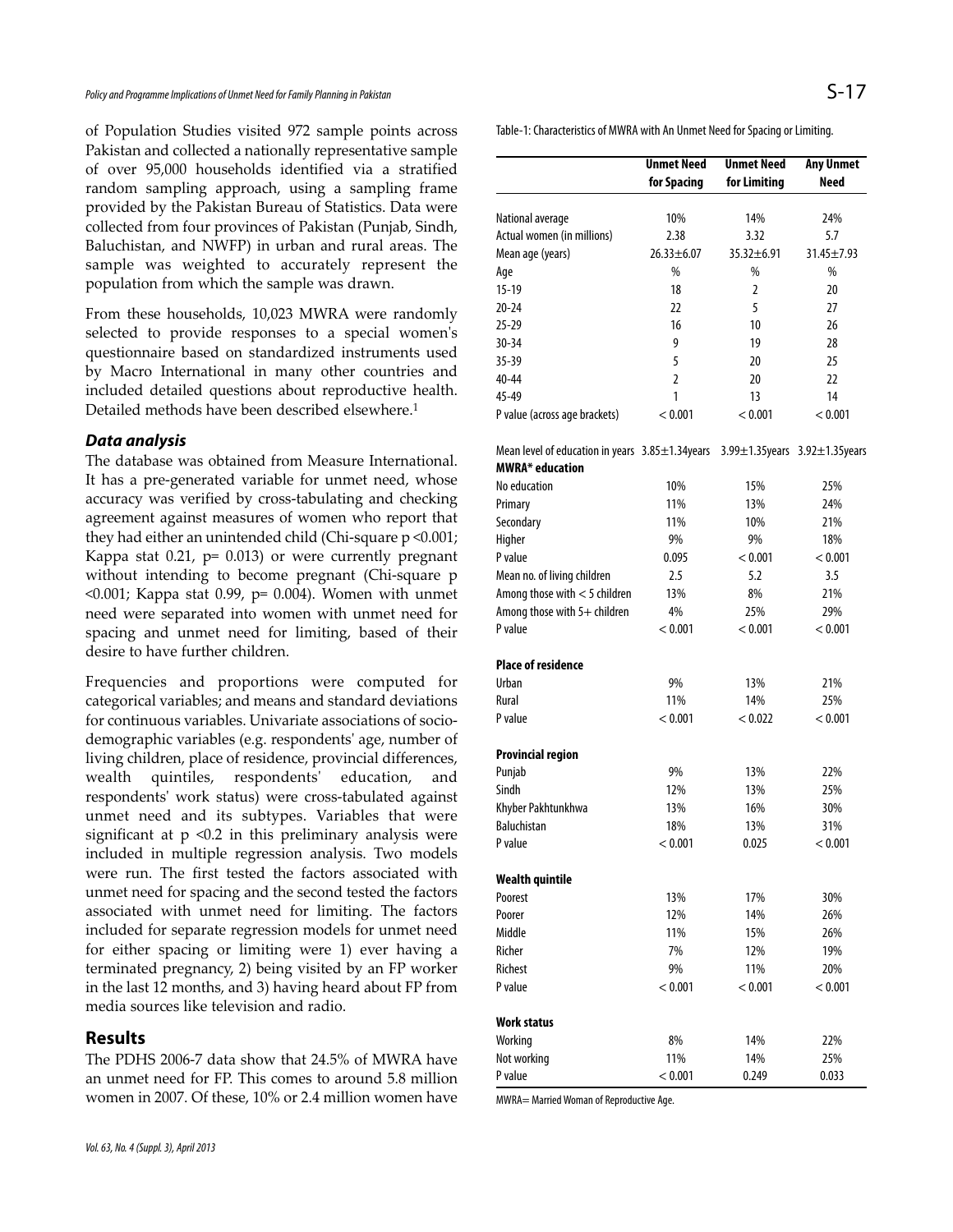Table-2: Multivariate model for unmet need.

|                                     | <b>Unmet need to space</b> |                            |          |  |
|-------------------------------------|----------------------------|----------------------------|----------|--|
|                                     | Outcome $N = 1,032(10.3%)$ |                            |          |  |
|                                     | AOR                        | Lower CI                   | Upper Cl |  |
| MWRA*age                            | 0.88                       | 0.87                       | 0.89     |  |
| No. of living children              | 1.11                       | 1.07                       | 1.16     |  |
| Education in single years           | 1.02                       | 1                          | 1.04     |  |
| <b>Wealth index</b>                 |                            |                            |          |  |
| Middle to richest                   | 1                          |                            |          |  |
| Poorerto poorest                    | 1.19                       | 1                          | 1.4      |  |
| Region                              |                            |                            |          |  |
| Punjab                              | 1                          |                            |          |  |
| Sindh                               | 1.28                       | 1.08                       | 1.51     |  |
| <b>NWFP</b>                         | 1.37                       | 1.13                       | 1.67     |  |
| <b>Baluchistan</b>                  | 2.28                       | 1.7                        | 2.9      |  |
| <b>Place of residence</b>           |                            |                            |          |  |
| Urban                               | 1                          |                            |          |  |
| Rural                               | 1.21                       | 1.02                       | 1.44     |  |
| Visited by an FP worker             |                            |                            |          |  |
| Yes                                 | 1                          |                            |          |  |
| No                                  | 1.23                       | 1.04                       | 1.44     |  |
| <b>Respondent currently working</b> |                            |                            |          |  |
| Yes                                 | 1                          |                            |          |  |
| No                                  | 1.37                       | 1.15                       | 1.63     |  |
|                                     |                            | <b>Unmet need to limit</b> |          |  |

|                                           | vnmet neeg to mmt |                            |          |  |  |
|-------------------------------------------|-------------------|----------------------------|----------|--|--|
|                                           |                   | Outcome $N = 1,368(13.6%)$ |          |  |  |
|                                           | AOR               | Lower CI                   | Upper Cl |  |  |
| MWRA*age                                  | 0.98              | 0.97                       | 0.99     |  |  |
| No of living children                     | 1.41              | 1.36                       | 1.45     |  |  |
| <b>Education in single years</b>          | 1.01              | 0.99                       | 1.03     |  |  |
| <b>Wealth index</b>                       |                   |                            |          |  |  |
| Middle to richest quintiles               |                   |                            |          |  |  |
| Poorer to poorest quintiles               | 1.17              | 1.02                       | 1.34     |  |  |
| <b>Heard of FP on radio in last month</b> |                   |                            |          |  |  |
| No                                        | 1                 |                            |          |  |  |
| Yes                                       | 0.72              | 0.58                       | 0.89     |  |  |

MWRA= Married Woman of Reproductive Age.

an unmet need for spacing while 14% (3.36 million women) have an unmet need for limiting births.

As expected, the unmet need to space births is higher among younger women and decreases with age. Women with a need to space have 2.5 children compared to 5.2 for those with a need to limit, which is one child more than the national average.<sup>1</sup> The need for spacing but not limiting is somewhat higher in rural locations than in urban ones. Both types of unmet needs are higher among poor women. Finally, education does not change the need to space, which remains around 10-11% for all education levels, but the need to limit is much higher among uneducated women (Table-1). Unmet need also varies by

province; unmet need was the lowest in Punjab (22%) and the highest in Balochistan (31%). Much of this variation is for the need to space, whereas the need to limit remains largely unchanged.

In multiple regression models, the need to space decreases by 12% for every one-year increase in the age of the woman and increases by 11% with every child. It was also higher among poorer women, those from rural locations, women never visited by an FP worker, and among those currently working for pay. It was lower in Sindh, Khyber Pakhtunkhwa (KPK) and Balochistan.

The model for the need to limit showed that the need decreases by two percent for every increasing year of age and increases by 41% for every child. It was higher among the poor and lower when the woman had heard about FP on the radio (Table-2).

#### **Discussion**

One couple in four in Pakistan have an unmet need for contraception, which is the highest in south Asia and among the highest, worldwide.<sup>14</sup> This unmet need is for both spacing births and limiting families, and the extent of each varies by women's age, parity, and education. Extrapolating PDHS data to population figures, an estimated 3.4 million MWRA have a need to limit families and an additional 2.4 million for spacing services. Women with an unmet need have more children and are poorer. Structural factors such as rural residence, living in a less-developed province such as Balochistan, and prior exposure to FP messages or programmes, were relevant for unmet need for spacing, but not for limiting. This suggests that the need for spacing may be better addressed with service delivery solutions while the need for limiting is mostly an individual-level phenomenon and may be better addressed with behaviour change interventions/demand creation.

Commonly understood causes of unmet need from international literature include the lack of couples' knowledge about modern contraception, husbands' or other family members' reluctance to permit the use of FP, women's lack of access to contraceptive services, limited availability of contraceptive choices, couples' concerns about health effects or adverse effects from the use of modern contraception, and policy constraints that either limit funding or decrease the availability of services.15,16 It is possible that many women who become pregnant while not intending to, simply did not realize that they do not have to become pregnant. They could simply be unaware of the availability of means that can help them avoid pregnancy, either just then or permanently. The PDHS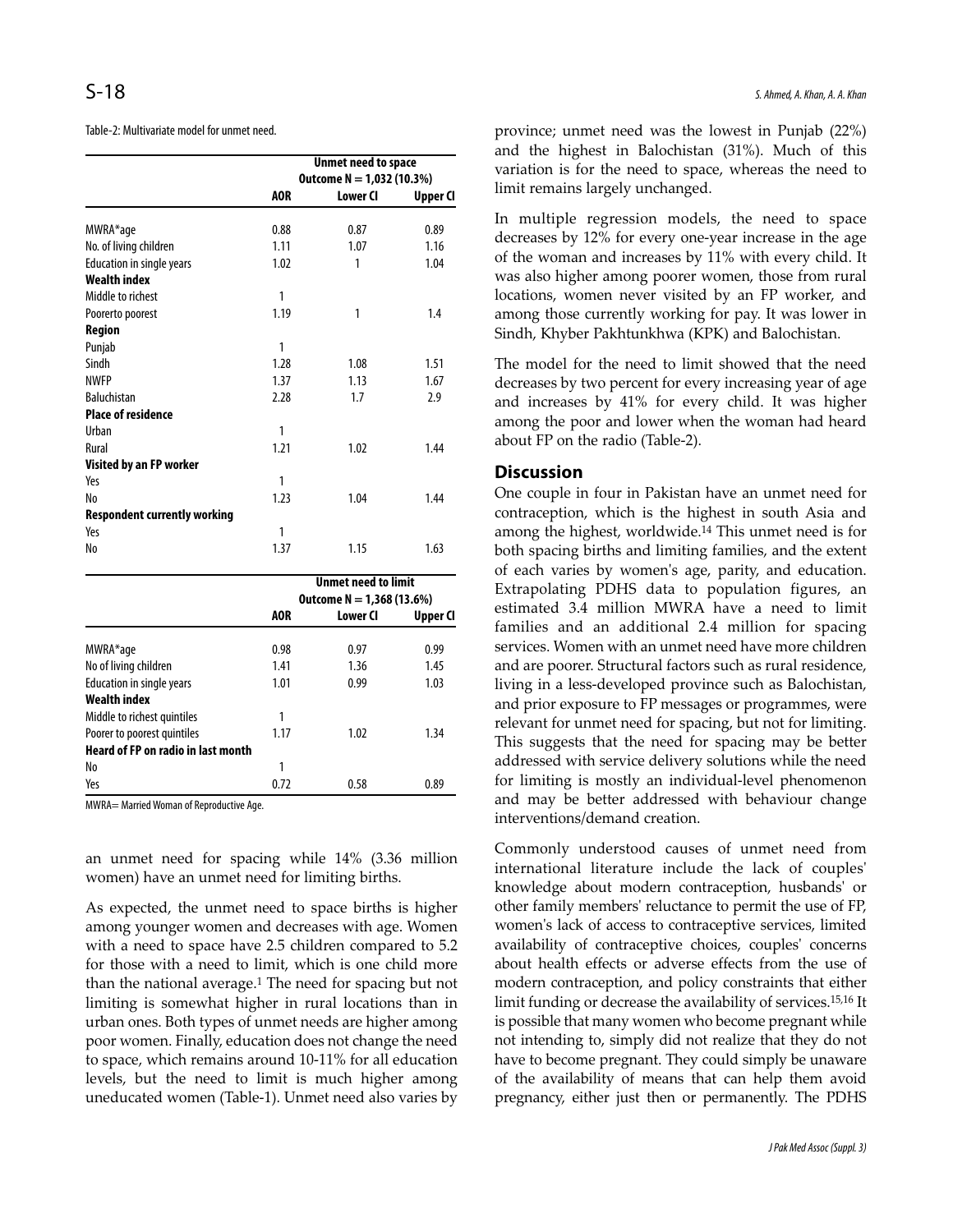2006-7 showed that prohibition by husbands/other family members accounted for around ten percent of FP non-use and only nine percent of non-users reported a fear of adverse effects or health concerns as a reason for their non-use. On the other hand, over 90% of MWRA know of at least one modern method and where to procure it.<sup>1</sup> Thus, the major reasons for the persisting unmet need in Pakistan relate to policy and service delivery.

There are 5.7 million women in Pakistan who have an unmet need for contraception — nearly twice as many as those availing contraception services.<sup>11</sup> Nearly 3.4 million of these have a need for limiting which ten times higher than the 275,000 women who receive a long-term contraception method-female or male sterilization or intrauterine contraceptive devices (IUCDs) from any provider in any given year.1,11 Around 145,000 sterilizations are conducted nationwide every year in nearly 3,300 facilities of the population welfare departments<sup>17</sup> at an average of one procedure per facility per week. This very low utilization is in part due to a lack of referrals to these centres from the lady health workers (LHWs) or health department facilities. Despite decades of talk of integration, great dissonance persists between the two public sector departments responsible for FP with the result that women needing FP remain underserved and facilities remain underutilized. Beyond referrals, service quality at population welfare and health facilities must improve. Few facilities of the health departments see their role in FP and seldom stock FP supplies.<sup>18</sup> Lady health workers hired under the National Programme for Family Planning and Primary Healthcare do provide FP services, but receive intermittent supplies and seldom refer women for long-term methods provided by population welfare or NGO facilities. In fact, they serve approximately 430,000 women with FP services annually, at an average of four women per LHW per year,<sup>11</sup> and devote around five percent of their time to FP.<sup>19</sup> Non-government organizations (NGOs) accounted for around 12% of all FP services, nationwide in the private sector, until 2007.<sup>1</sup> Thus despite the availability of many trained providers and facilities — many with large fixed expenses — the system under delivers, leaving many women with persisting unmet need.

The first step in addressing existing unmet need would be to increase access to "high-quality services".20,21 This is defined as the availability of adequate services utilized without undue personal or psychological cost to individuals, their travel time, and any further monetary implications for users.<sup>15</sup> In the public sector, this would include increasing referrals between health and

population departments and between the public and private sector, increasing the efficiency of public sector facilities that provide FP services (particularly long-term methods), and of the quality of services that are delivered. In theory, the LHWs see around 60% of all MWRA. If they were to routinely ask women about their FP needs and refer those in need of long term methods to existing population welfare facilities, unmet need for limiting can decrease substantially. Health and population services were recently devolved to the provinces in Pakistan. This devolution presents an opportunity to improve services by targeting these systemic issues — something that did not happen sufficiently when the federal ministries controlled all decisions about how such services would be funded or delivered.

Women with an unmet need for spacing should be able to access a wider array of methods and quality services. There is more opportunity to do so now than ever before. Since 2008, increased donor funding has re-invigorated the private and NGO sector.22.23 Some NGOs are now implementing programmes at scales that are comparable to those of government ministries and provide a comprehensive array of short- and long-term methods. 24 A co-operative approach is required where the departments of health and population and large NGOs, work together. This would allow information sharing and referrals when applicable, the increased use of existing facilities, leading to an increase in the contraceptive prevalence rate (CPR) and a decrease in unmet need.

Finally, while there has been a great deal of emphasis on providing free services, data show that over half of the women currently buy the methods they use.<sup>1,11</sup> A more nuanced approach of mixing free or subsidized services  $-$  including those that specially target poor women<sup>25</sup>  $$ with more complete cost recovery or even market-based costing of FP services, may be feasible and will likely promote sustainability.

Our main limitation is that we presented a secondary analysis of the PDHS data where the unmet need variable was pre-calculated in the database. However, we crossreferenced this variable against standard definitions of unmet need, such as those expressing a desire for contraception but not using it, and those that had a recent unwanted pregnancy, and found the variable to be accurate. The other limitation is that this being a secondary analysis using data collected by a third party, we were limited to using the sample size that was available. This sample limited sub-national and provincial-level inferences. Finally, the extrapolation to actual number of women would be limited by the